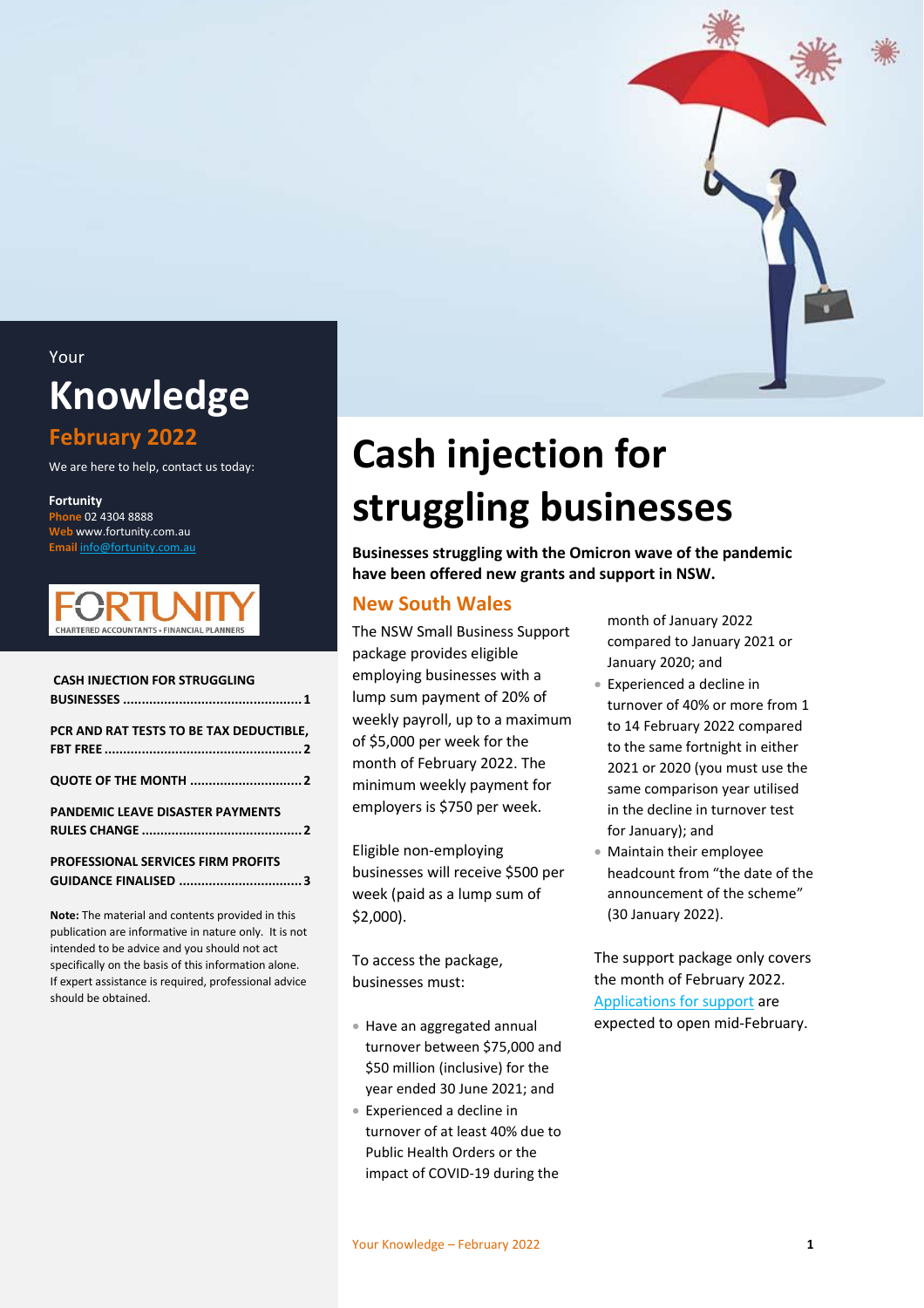### <span id="page-1-0"></span>**PCR and RAT tests to be tax deductible, FBT free**



The Treasurer has announced that PCR and rapid antigen tests (RAT) will be tax deductible for individuals and exempt from fringe benefits tax (FBT) for employers if purchased for work purposes.

There has been confusion over the tax treatment of RAT tests with the Prime Minister stating for some time that they are tax deductible, but in reality, the tests were probably only deductible in limited circumstances.

If you have had to purchase RAT tests to be able to work, you will be able to receive a tax deduction for the cost you have incurred from 1 July 2021 (you will need evidence of the expense). If the RAT test cost \$20, someone on a marginal tax rate of 32.5% would receive a tax benefit of \$6.50.

For business, it is expected that RAT, PCR and other coronavirus tests will be exempt from FBT from the 2021-22 FBT year.

Legislation enabling the change is expected before Parliament this week.

### <span id="page-1-1"></span>**Pandemic Leave Disaster Payments rules change**

The rules for the Pandemic Leave Disaster Payment, the payment accessible to those who have lost work because they have had to selfisolate with COVID-19, or are caring for someone who contracted it, changed on 18 January 2022.

The new rules change the definition of a close contact in line with the harmonised national definition. The payment is now accessible if you are a close contact because you either usually live with the person who has tested positive with COVID-19, or have stayed in the same household for more than 4 hours with the person who has tested positive with COVID-19 during their infectious period.

The payment provides:

- \$450 if you lost at least 8 hours or a full day's work, and less than 20 hours of work
- \$750 if you lost 20 hours or more of work.

To claim the payment, you will need to be an Australian citizen, permanent visa holder (or temporary visa holder with a right to work) or a New Zealand passport holder. The payment is also subject to means testing with a \$10,000 illiquid assets test.

### **Quote of the month**

"Regard your good name as the richest jewel you can possibly be possessed of -- for credit is like fire; when once you have kindled it you may easily preserve it, but if you once extinguish it, you will find it an arduous task to rekindle it again. The way to a good reputation is to endeavor to be what you desire to appear." **Socrates**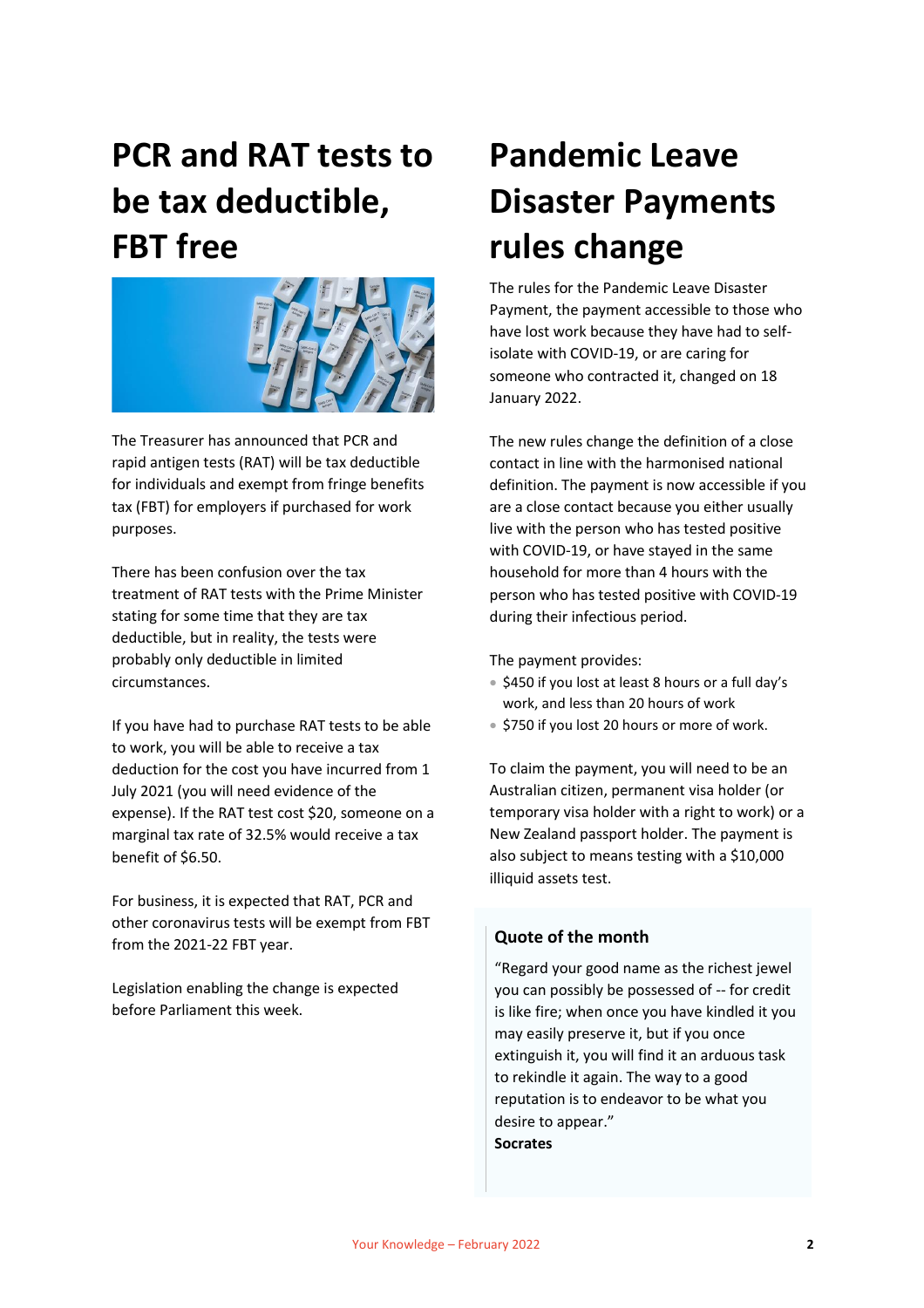## **Professional Services Firm Profits Guidance Finalised**

**The Australian Taxation Office's finalised position on the allocation of profits from professional firms starts on 1 July 2022**

The ATO's guidance uses a series of factors to determine the level of risk associated with profits generated by a professional services firm and how they flow through to individual practitioners and their related parties. The ATO may look to apply the general anti-avoidance rules in Part IVA to practitioners who don't fall within the low-risk category.

**The Australian Taxation Office's finalised** 

ervices Firm Profits Guidance Finalised

With the new guidelines taking effect on 1 July 2022, professional firms will need to assess their structures now to understand their risk rating, and if necessary, either make changes to reduce their risks level or ensure appropriate documentation is in place to justify their position.

### **The problem**

The finalised guidance has had a long gestation period. The ATO has been concerned for some time about how many professional services firms are structured – specifically, professional practices such as lawyers, accountants, architects, medical practices, engineers, architects etc., operating through trusts, companies and partnerships of discretionary trusts and how the profits from these practices are being taxed.

The ATO guidance takes a strong stance on structures designed to divert income in a way that results in principal practitioners receiving relatively small amounts of income personally for their work and reducing their taxable income. Where these structures appear to be in place to divert income to create a tax benefit for to remove any tax benefit received by a taxpayer where they entered into an arrangement in a contrived manner in order to obtain a tax benefit. Significant penalties can also apply when Part IVA is triggered.

an integrity rule which allows the Commission

the professional, Part IVA is a professional, Part IVA is a professional, Part IVA is a professional, Part IVA

### **Determining the risk rating**

The guidance sets out a series of tests which are used to calculate a risk score. This risk score is then used to classify the practitioner as falling within a Green, Amber or Red risk zone, which determines if the ATO should take a closer look at you and your firm. Those in the green zone are at low risk of the ATO directing its compliance efforts to you. Those in the red zone, however, can expect the ATO to conduct further analysis as a matter of priority which could lead to an ATO audit.

Before calculating the risk score it is necessary to consider two gateway tests:

- **Gateway 1** considers whether there is commercial rationale for the business structure and the way in which profits are distributed, especially in the form of remuneration paid. Red flags would include arrangements that are more complex than necessary to achieve the relevant commercial objective, and where the tax result is at odds with the commercial venture, for example, where a tax loss is claimed for a profitable commercial venture.
- Gateway 2 requires an assessment of whether there are any high-risk features. The ATO sets out some examples of arrangements that would